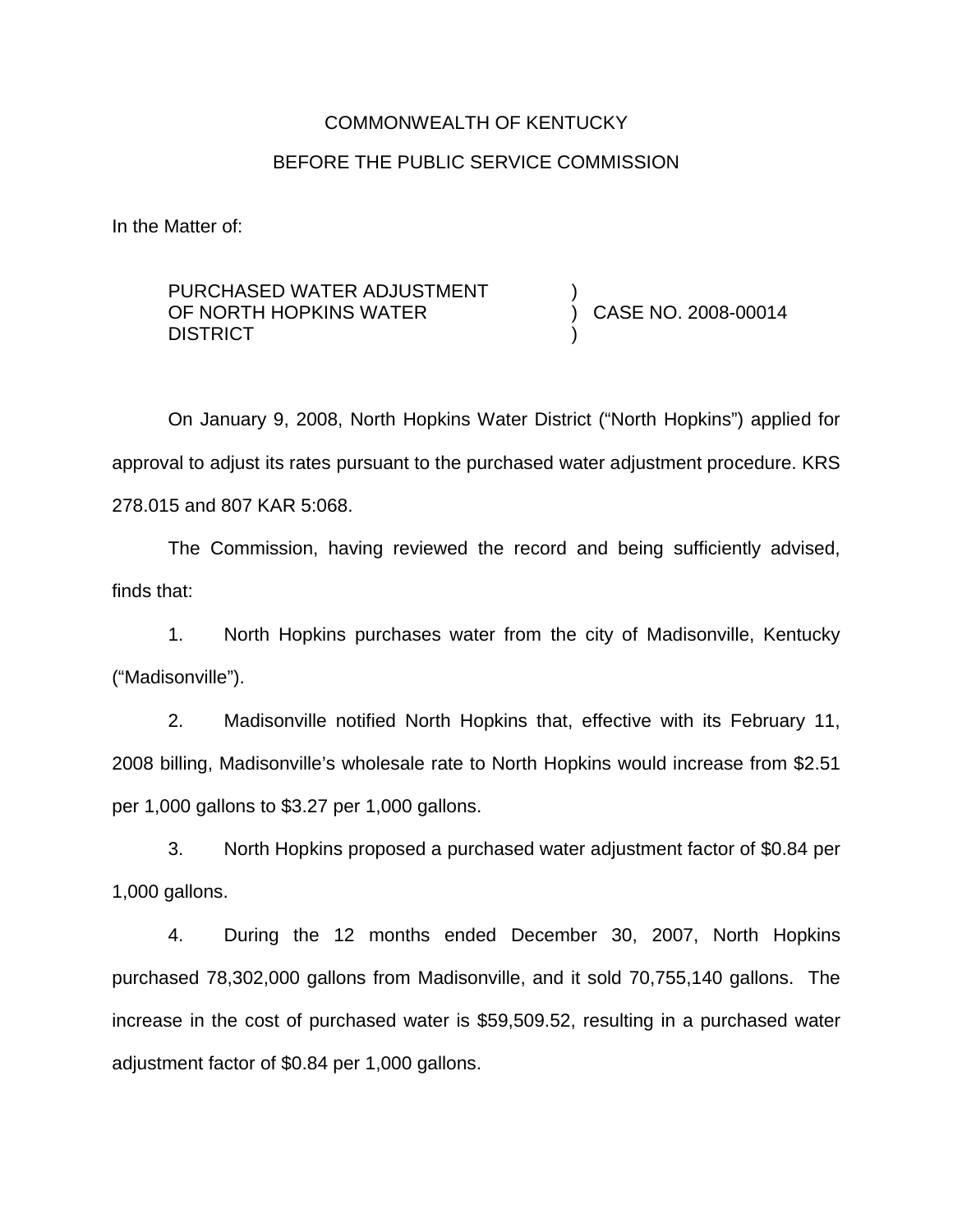5. The purchased water adjustment factor of \$0.84 per 1,000 gallons is fair, just, and reasonable and should be approved.

IT IS THEREFORE ORDERED that:

1. The rates proposed by North Hopkins are approved.

2. The purchased water adjustment factor of \$0.84 per 1,000 gallons as calculated in Appendix A, attached hereto and incorporated herein, is approved.

3. The rates in Appendix B, attached hereto and incorporated herein, are fair, just, and reasonable and are approved for services on or after February 11, 2008.

4. Within 20 days of the date of this Order, North Hopkins shall file with the Commission revised tariff sheets showing the rates approved herein.

Done at Frankfort, Kentucky, this 7<sup>th</sup> day of February, 2008.

By the Commission

ATTEST:



**Executive Director**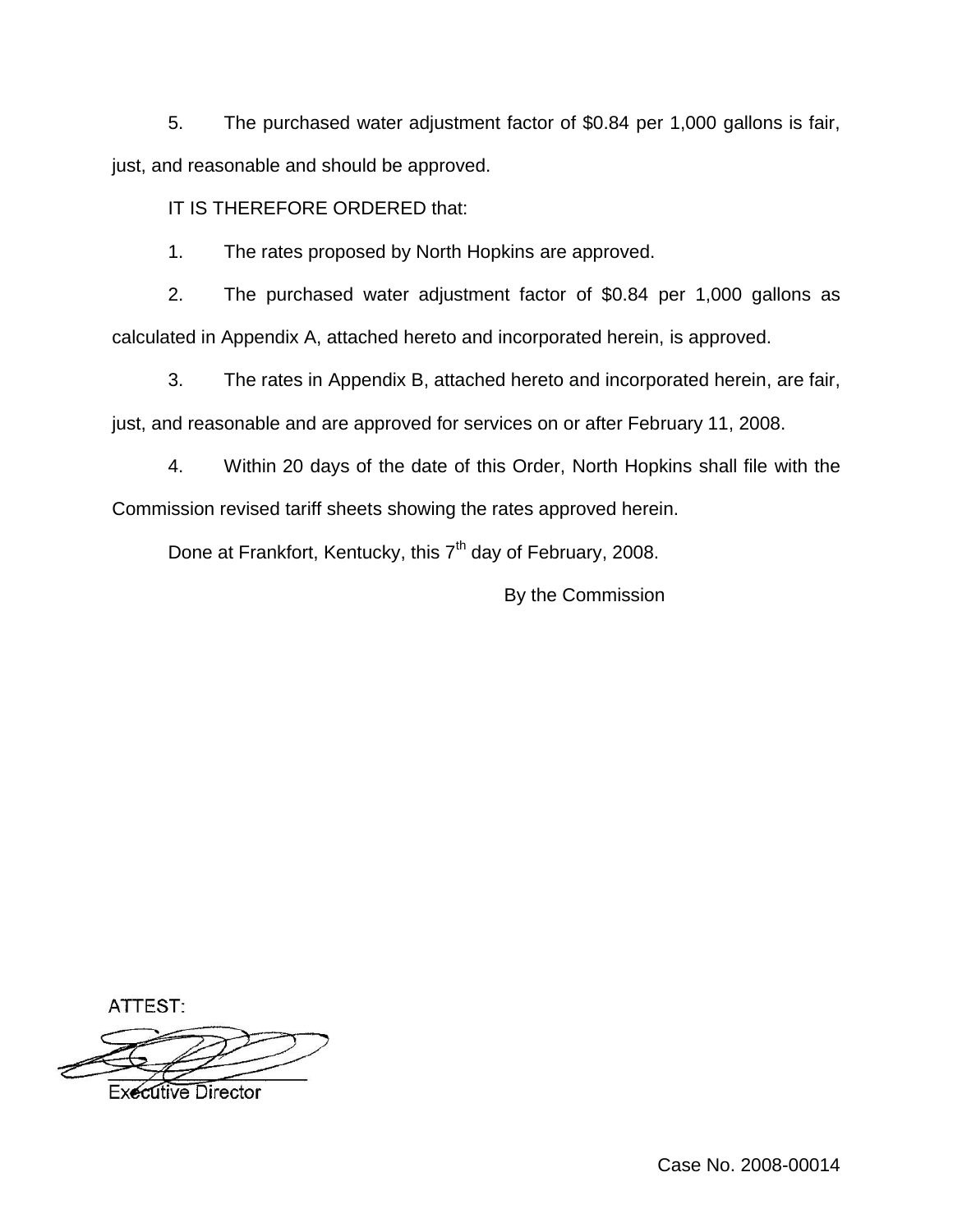## APPENDIX A

## APPENDIX TO AN ORDER OF THE KENTUCKY PUBLIC SERVICE COMMISSION IN CASE NO. 2008-00014 DATED FEBRUARY 7, 2008

New Rate Base Rate

North Hopkins Purchases in gallons 78,302,000 78,302,000<br>Volumetric rate  $$3.27/1,000$   $$2.51/1,000$ 

 $$3.27/1,000$ 

\$256,047,540 \$196,538,020 Increased water cost 59,509.52

Increased water cost  $$59,509.52$ Divided by gallons sold<br>Purchased water adjustment factor \$0.84 per 1,000 gallons Purchased water adjustment factor